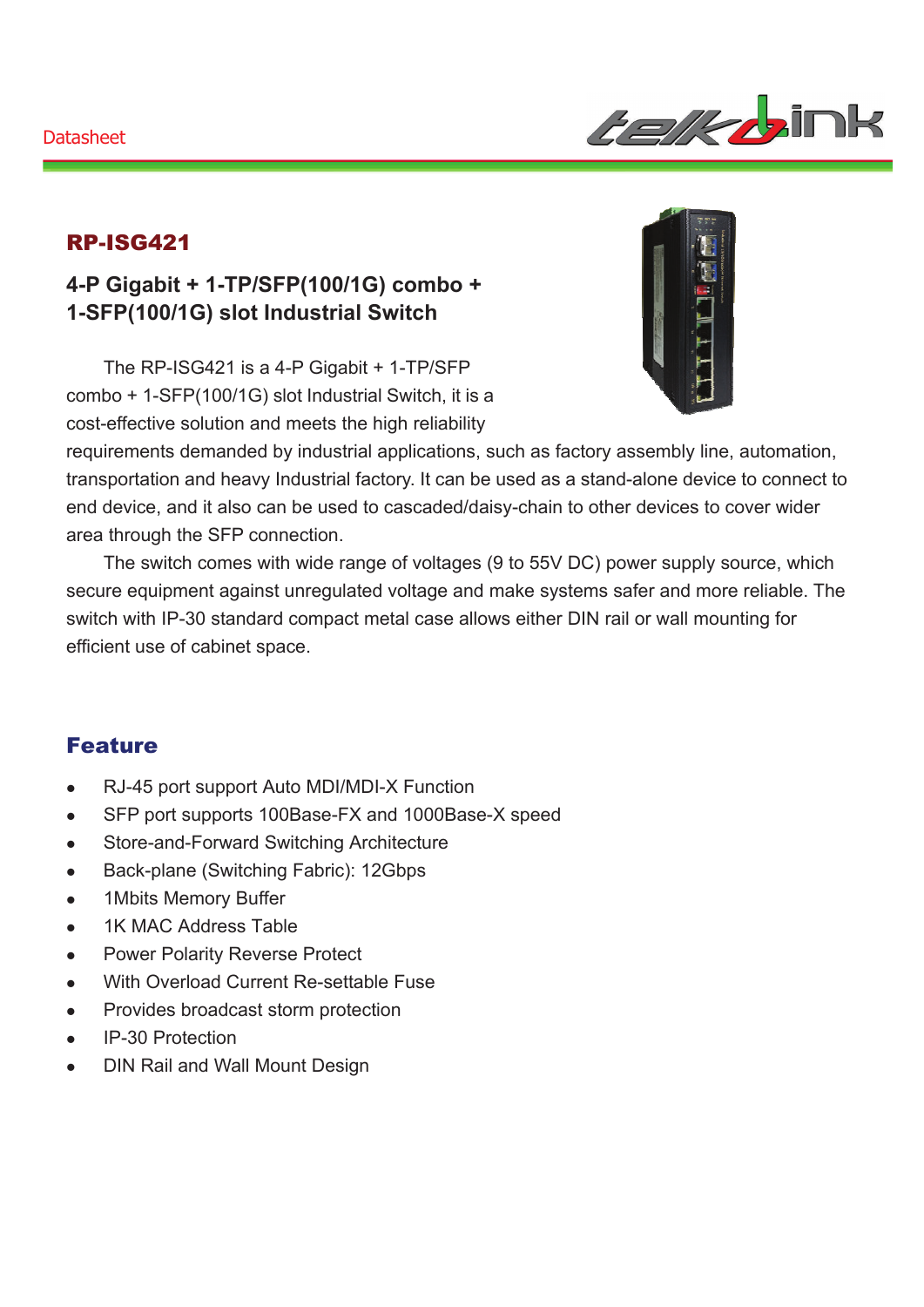# Specification

| <b>Standards</b>                | • IEEE 802.3 10Base-T Ethernet                                   |
|---------------------------------|------------------------------------------------------------------|
|                                 | IEEE 802.3u 100Base-TX Fast Ethernet                             |
|                                 | • IEEE 802.3ab 1000Base-T Gigabit Ethernet                       |
|                                 | IEEE 802.3z 1000Base-X Gigabit Ethernet                          |
|                                 | • IEEE802.3x Flow Control and Back Pressure                      |
| <b>Switch Architecture</b>      | • Back-plane (Switching Fabric): 12Gbps                          |
| <b>Data Processing</b>          | • Store and Forward                                              |
| <b>Flow Control</b>             | • IEEE 802.3x Flow Control and Back Pressure                     |
| <b>Jumbo Frame</b>              | $\bullet$ 10KB                                                   |
| <b>MAC Table Size</b>           | $\bullet$ 1K                                                     |
| <b>Packet Buffer Size</b>       | • 1Mbits                                                         |
|                                 | • 5 RJ-45 Port: 10/100/1000BaseT(X) auto negotiation, Auto       |
| <b>Network Connector</b>        | MDI/MDI-X function, Full/Half duplex                             |
|                                 | • 2 SFP slots: 100/1000M Base-X                                  |
|                                 | • UTP/STP above Cat.5e Cable, EIA/TIA-568 100-ohm (100m)         |
| <b>Network Cable</b>            | · Fiber Cable (Multi-mode):50/125um,62.5/125um                   |
|                                 | • Fiber Cable (Single-mode): 9/125um                             |
| <b>Protocol</b>                 | • CSMA/CD                                                        |
| <b>LED</b>                      | • PW1(Power 1) Green, PW2(Power 2) Green, ERR( Fault ) Amber     |
|                                 | • TX/RJ-45 port: LNK (Link/Active) Green, SPD(Speed)             |
|                                 | 10/100(OFF), 1000 (Green)                                        |
|                                 | • SFP Fiber Per port: Link (Green), Active Flash                 |
| <b>DIP Switch</b>               | • DIP 1: OFF: Port 5 SFP (DEFAULT); ON: Port 5 TX                |
|                                 | DIP 2: OFF: SFP 1000M; ON: SFP 100M                              |
| <b>Power Supply</b>             | • Redundant Dual DC 9V-55V Power Input                           |
| <b>Power Consumption</b>        | • 5.76W@48 VDC full load                                         |
|                                 | • Relay outputs with current carrying capacity of 1A @24VDC      |
| <b>Alarm Relay Contact</b>      | Relay in short circuit mode when 2 powers are connected. in open |
|                                 | circuit mode when only one power supply is connected             |
| <b>Removable Terminal Block</b> | • Provide 2 Redundant power, alarm relay contact, 6 Pin          |
| <b>Surface temperature</b>      | • Aluminum housing Surface temperature stays the same as ambient |
|                                 | temperature with a full load in a 75°C chamber                   |
| <b>Operating Temperature</b>    | • -40°C~75°C fully tested with full load 100M cable length       |
| <b>Storage Temperature</b>      | $-40^{\circ}$ C~85 $^{\circ}$ C                                  |
| <b>Operating Humidity</b>       | • 5% to 95% (Non-condensing)                                     |
| <b>Housing</b>                  | • Rugged Metal , IP30 Protection                                 |
| <b>Dimension</b>                | • 142 x 43 x 105mm (LxWxD)                                       |
| <b>Installation mounting</b>    | • DIN Rail mounting and Wall Mounting                            |
| <b>EMC/EMS</b>                  | $\bullet$ CE, FCC                                                |
| <b>EMI</b>                      | • FCC Part 15 Subpart B Class A                                  |
|                                 | • CE EN 55022 Class A                                            |